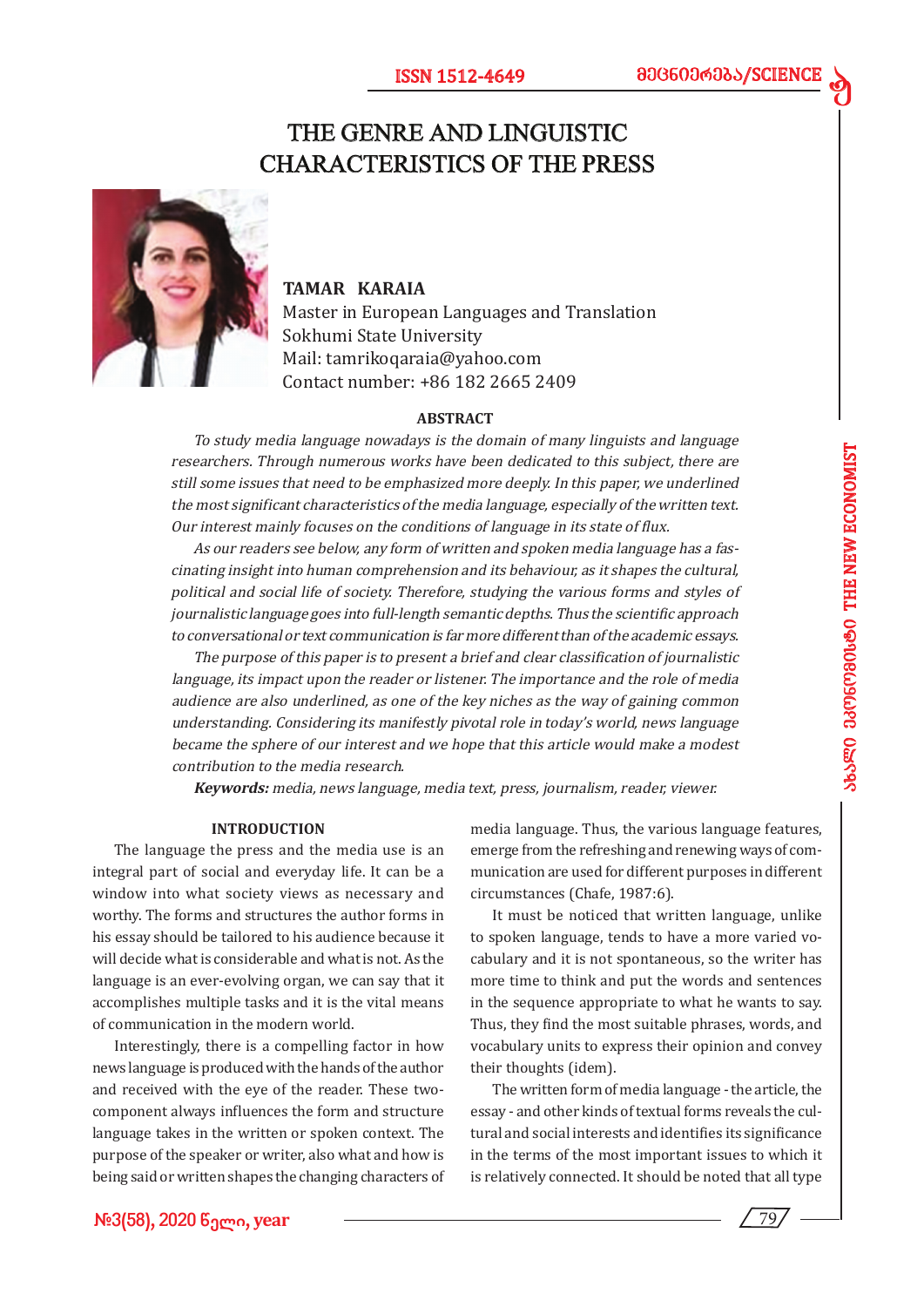of media resources - television, radio, newspapers, and magazines broadcasting the real events and conditions around us, therefore in recent decades more and more readers or listeners participate both passively and actively in the news events. The public participation in this process makes media and the language it uses fascinating. Because the media, particularly television is considered as the 'window on the world', the public interest and involvement in it are not surprising. And it would not be an exaggeration if we say that the various media forms mediate between us and the 'real world' (Rayner, Wall, Kruger: 2004:60)

Thus our attention to this issue is due to the fact of the importance of mass media and its role in our society. How it affects the world around us and shapes human worldview. The power of media language has become more noticeable recently and the evolution of modern media emerging with new possibilities and purposes. The logical flow of events, that taking place in our everyday reality reflects on the clear glass of mass media with all its clarity and has logical connections between the events and the viewers.

## **LANGUAGE OF JOURNALISM – FASCINATING INSIGHT OF HUMAN UNDERSTANDING**

As it is widely known, media text consists of codes and signs. R. Jakobson, (1962) an American linguist and literary theorist notes in his work, media- text is made up of codes and signs. He separates six constituent factors of speech acts and verbal communication. They are: the addressee, the addresser, context- transmit information (message), contact, and a code. Contract -means the psychological and physical connection between the addressee and the addresser, that allows them to establish successful communication. According to Jakobson, above mentioned six factors define the language function, however, there is not any verbal act that performs just one function. Discussing the different functions of the language, Jacobson considers six following functions of language: Emotive(expressive), Referential, Poetic, Phatic, Metalingual, and Conative. In this scheme, Jacobson underlines the connections between the six aspects of the speech acts and their functions (Jakobson, 1962).

1. Referential – The message in a context that the addressee can seize;

2. Emotive/Expressive – Aim is the direct expression of the speaker's attitude about the message;

3. Conative – Part/kind of massage not liable to a

truth test and/or that is performative;

4. Phatic – Parts of massage used to establish, prolong, discontinue communication; to attract/ confirm the attention of addresser;

5. Metalingual – Elements that make sure addresser and addressee understand each other;

6. Poetic – focuses on message for its own sake and is the operative functions in poetry as well as slogans.

There is no doubt that the rapid growth of the modern world and the process of globalization have made the society largely dependent on the media and therefore it has a significant function. In the age of information more or less similar journalistic standards established all around the world, though the media is not monotonous and this is due to the fact that the press and the media generally have various social conditions and different cultural backgrounds.

It is doubtless that the language of the press has a huge impact on human communication. A Personal view of the journalists, his individualism and knowledge are expressed through his language facilities. Therefore, selecting specific language units, such as written or oral discourse is always conditioned by the pragmatic purpose of an addresser. Hence numerous stylistic approaches and their substitute units such as idiom, slang, and comparison are often used in the language. Nevertheless, as celebrated English essayist and novelist George Orwell mentions frequent and inappropriate usage of these language causes ambiguity both in writing and in speech (Orwell 1964,).

To understand various semantic and stylistic means that are expressed in newspaper articles and at the same time, it is of key importance to analyse media text to consider background knowledge. Through this kind of consideration allows us to perceive and explain the meaning of any news accurately. As Dutch linguist and scientist T. Dijk mentions, both the author and the reader need a great deal of knowledge to create and understand even the simplest text or information. Through this knowledge, the human being becomes aware of the cognition of the world, perceives the news and establishes associations (Dijk 2004:).

Professor of Language and Communication A. Bell considers, that scientists' interest in media language has several factors:

1. Accessibility of media as a source of data for some language feature we want to learn;

2. Interest in the way the media uses some language feature also found in ordinary speech;

ed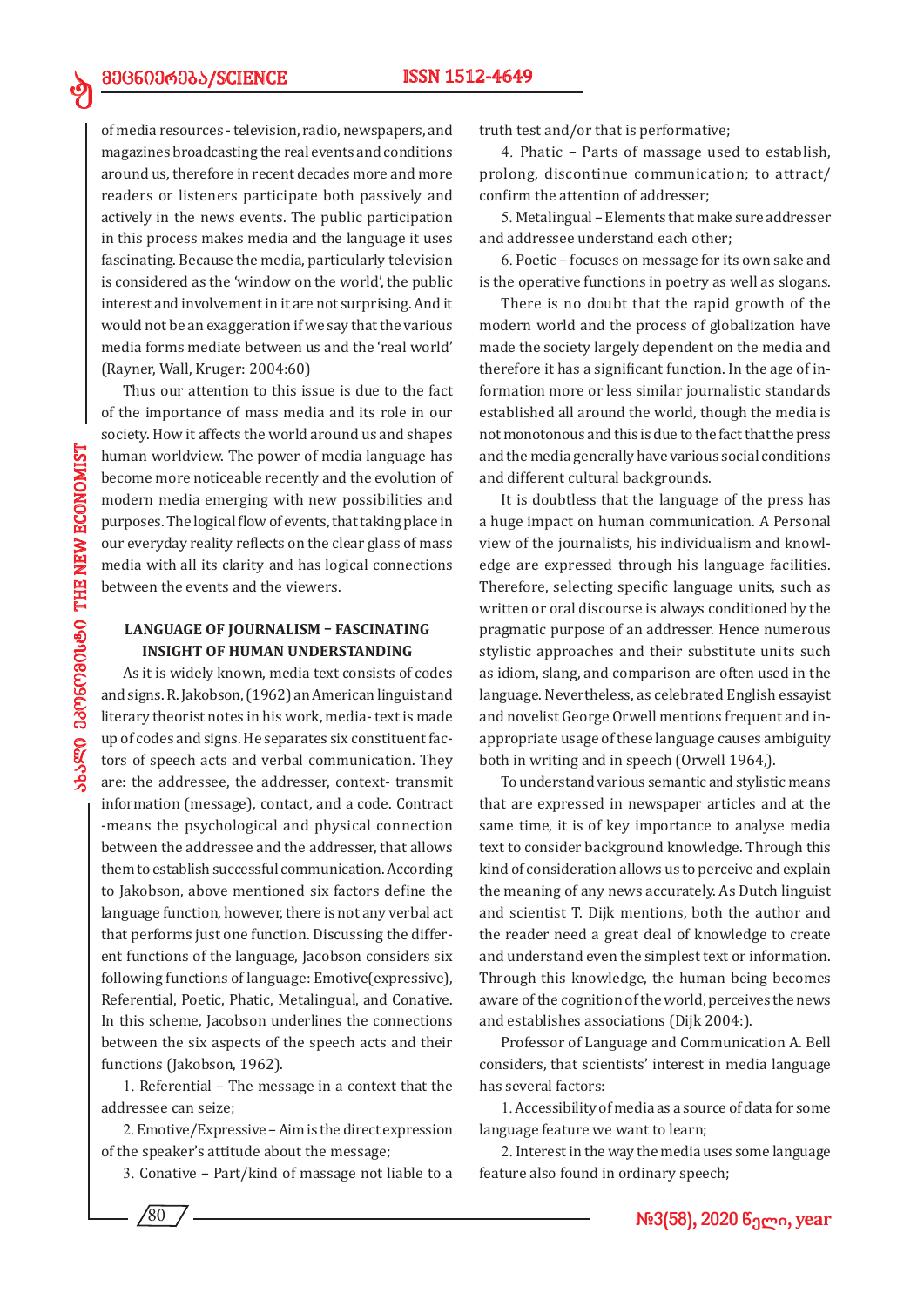d

3. Interest in media's role in affecting language in wider society;

4. Interest in what media language reveals as a mirror of the wider society and culture;

5. Interest in how media language affects attitudes and opinions in society through the way it presents people and issues;

6. Availability, media language is easier to collect than conversation. It is 'there' in large quantities;

7. There is no such thing as famous since media language is already intended for mass public consumption (Bell, 1999).

When studying media language, we often find the term 'text'. It implies any kind of journalistic product such as television story, radio program, photographs or article. Media text, namely article is made up of signs and codes. There is a diversity of opinion about this subject among the researchers. For example, linguists Rayner, Wall and Kruger (2004) consider that sign is made up of the set of codes. They distinguish three types of mark: conditional i.e. symbolic, iconic and indexical. The sign is symbolic when there is not an obvious connection between the sign and the object (Saynell, Wall, Kruger 2004). Such kind of sign-in most cases is conditional(Peirce). There is not a direct and internal connection between the signifier and the signified. We can assume that the article consists of the conditional signs because the word itself is a conditional sign (Rayner, Wall and Kruger 2004).

The best example of the iconic sign is a photograph, where there is a physical similarity between the iconic sign and the object. And the sign is indexical when there is a direct connection signifier and signified object. For example, smoke - is an index sign of (signifies) fire, tears – of a melancholy or a joy. Index signs correspond to graphical data images in a newspaper (Peirce, 1904).

As an American writer, editor and teacher R.P Clark underline, the American press is influenced by spoken language, therefore the basic principles of writing are simplicity and clarity of expression. In his work 'The American Conversation and the Language of Journalism', Clark studies the influence of an American language on the language of journalism and offers the following characters of an American language:

- The language of journalism is active;
- The language of journalism is somewhat busy;

• The language of journalism is democratic; We can also call it American. It implies the proximity of the words and phrases related to the democratic principles

and assesses American values;

• Though the language of journalism is different from the spoken language, at the same time compared to other prose forms, it stands closer to the speech;

• The language of journalism is simple;

• The most valuable character of the language of journalism is its clarity and the main result is its easy perception (Clark, 1994).

The newspaper is characterized by the following genres: the news, the essay, the letter from the editorial board and a comment/column. The news can be classified as hard and soft news, breaking or concealed the news. The main features of the news are – content, unexpectedness, reference to people and elite nations and its negativity. The classification of an essay is relatively more diverse (Personal biography, current stories, popular directions, background article, historical feature, adventure feature, explanatory feature, features about hobbies and different activities, medical and business feature and so on). As it is mentioned above, various kind of classification can be combined into several major groups. The classification of essays is the following: Personality Features and Profile, Historical Feature, Adventure Feature, Explanatory Feature, In-depth story, how to do it Feature, Unusual Occupation or Hobby Feature. Here we can also separate Daily News and Trends - where we can combine medical and business features. The individual opinion of the author is mainly expressed in the following two genres - the letter from the editorial board and a comment/column (Clark,1994).

The English language press, especially the American press has had a major influence on modern journalistic standards. In his well-known article 'Politics and The English Language', famous British novelist, essayist, and journalist George Orwell points out, in the English language, especially in the sphere of politics, the tendency of using complex phrases, faded metaphors, various stylistic modes and their substitutes are notable (Orwell,1968).

Orwell underlines the fact that the long and vague phrases are used in relation to politics and the main reason for it is insincerity. He separates and focuses on the following phrases, such as*: render inoperative; militate against; make contact with; to be subject to; give rise to; give grounds for; have the effect of; to play a leading part (role) in; make itself felt; take effect; exhibit the tendency to; serve the purpose of; lay the foundations.* These phrases

81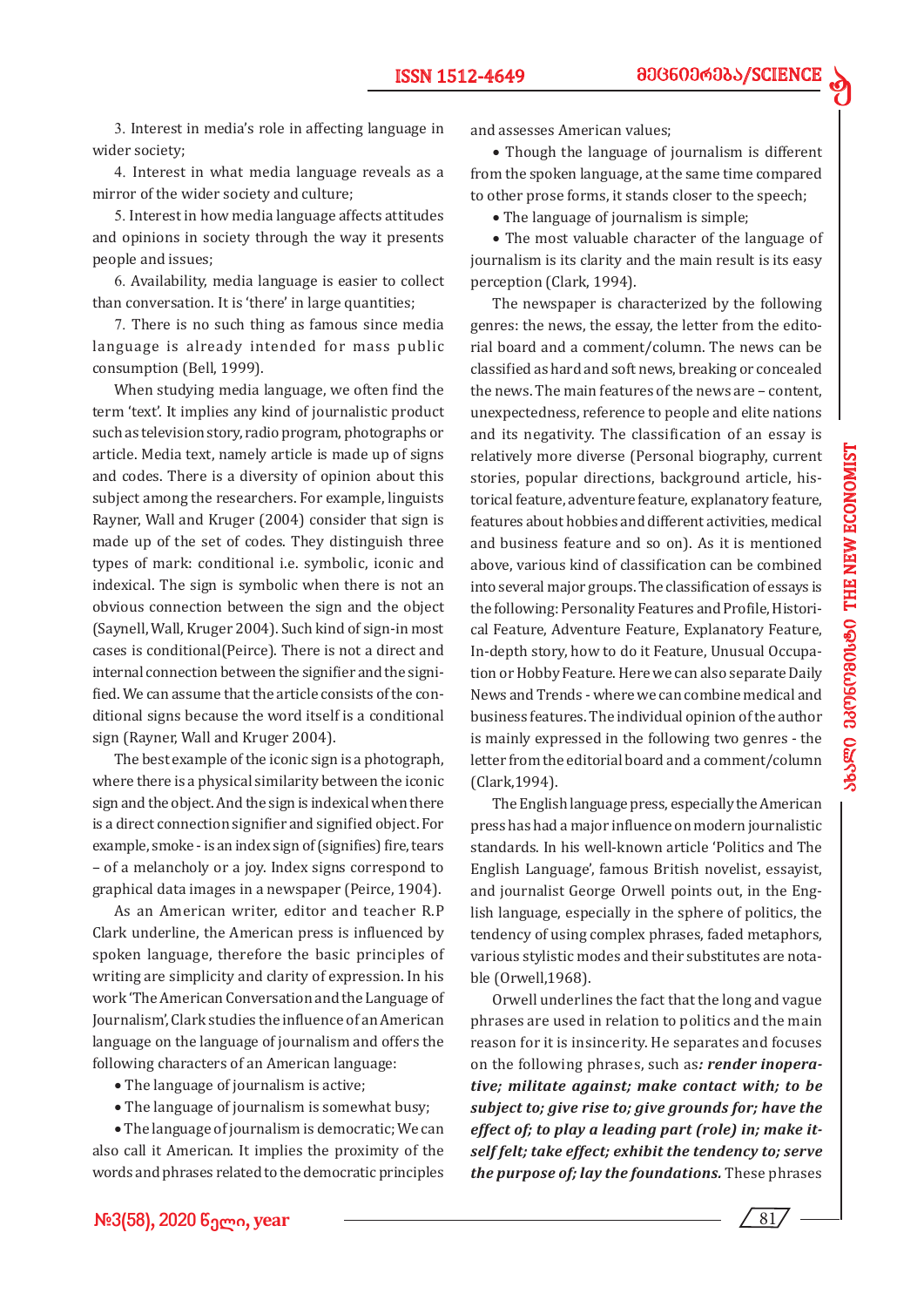are often used at the expense of dropping out the simple verbs such as *break, stop, spoil, mend, kill etc.*  The author also talks about the tendency of frequent usage of faded metaphors and altered phrase expressions (Orwell 1968).

It must be mentioned that the language of modern journalism aspires to simplicity, however in the British press (especially in the political articles), the elements of using complicating and obscure phrases are still noticeable, about which Orwell spoke more than fifty years ago. In the British press, we can still find the phrases that can be easily replaced with 'simpler' synonyms and equivalents. They are: *exercise restraint; be under any doubt; marked a hardening*  tone; left no room for ambiguity; might yet be suf*ficient room for manoeuvre; express grave concerns; appear to escalate; Downing Street believes the admission were made under duress….* Orwell rightly believes that the use of long and vague phrases is due to disguise the truth, which is typical for the political sphere (Orwell 1968).

It should also be noted that in the American articles the main emphasis is placed on the expressive and widespread verbs e.g. *fired, said, questioned*, which in general speeds up the pace of reading. The difficult phrases that are used in British articles (of-phrase, gerunds, present participle) create the opposite effect: *to break one of the final taboos; are expected sitting down together to try to agree with terms on.* 

We often heard the phrases '**Language is a living organism'**; '**Language changes constantly'** and it is true. There are two categories of people, who really are eager to make radical changes in the language and the people, who distort the language for the reason they do not know it. In any case, the language is a part of history, it is developing constantly and the language reflects and expresses the changes in history in the most accurate way (Orwell, 1968).

## **THE STRUCTURE AND CRITERIA OF DIFFERENTIATION OF NEWS**

News is the most striking example of mass information. Any kind of mass media: television, radio, press, focuses on news coverage. In the news story, the individual opinion of the journalist is not expressed and as a rule, the author must meet a certain format when creating such an article. The news is selected according to different criteria. We consider the follow-

ing criteria as the characteristic attribute of news, one of the most significant criteria is - *Timeliness*. This means to provide information on time, and an event is more newsworthy the sooner it is reported. The second important criteria is– *Current*. The following criterias are – *Impact*, *Influence* on the reader. The fourth is – *Prominence and Uniqueness,* how well known and popular is the country, person or event, the article is dedicated to. The fifth criterion is – *Negativity –* the press and especially television focus mainly on the negative news. Thirty-ninth Vice-President of the United States, Spiro T. Agnew called the journalists: 'Narrating nabobs of negativism'. President Clinton's Press Secretary J. Lockhart said that: according to the philosophy of reporters '**Good news is not news any more',** which becomes the new variation of the hitherto establish phrase - '**no news is good news**'. One of the clear signs of revealing negativity is – *Conflict.* And the last criteria, we want to mention here is – *Relevancy, Compliance,* which means the *proximity* to the reader (Geographical or Cultural). This means that the events are more newsworthy the closer they are to the community reading about them. It can be explained by the simple fact that people are more interested in the news, which influences their social, cultural and geographical environment and condition (Soley,1992).

As it is mentioned before, we can classify news as Serious, hard news and soft news. Hard news often describes the events that are negative, for example, murder, accident, fire disaster, elections, clash results and so on. The following phrase can be considered as an example of hard news:

'*At least 27 people, including a senior British diplomat, were killed yesterday and hundreds injured, when two suspected al-Qaeda suicide bombers attacked the British consulate and the headquarters of HSBC bank in Istanbul'* (The Daily Telegraph, November, 21<sup>st</sup>, 2003).

The soft news can often be identified with the essay. Here is an example:

*'One would have thought of a former career in public relations and a familiarity with the machinations of the Press might have helped her to easily avoid a blooper.*

*But Sarah Brown, despite her reputation as an experienced and professional PR woman, broke her own publisher's embargo yesterday by announcing she had agreed a deal to write her memories'* (The Independent, June 4<sup>th</sup>,2010).

ed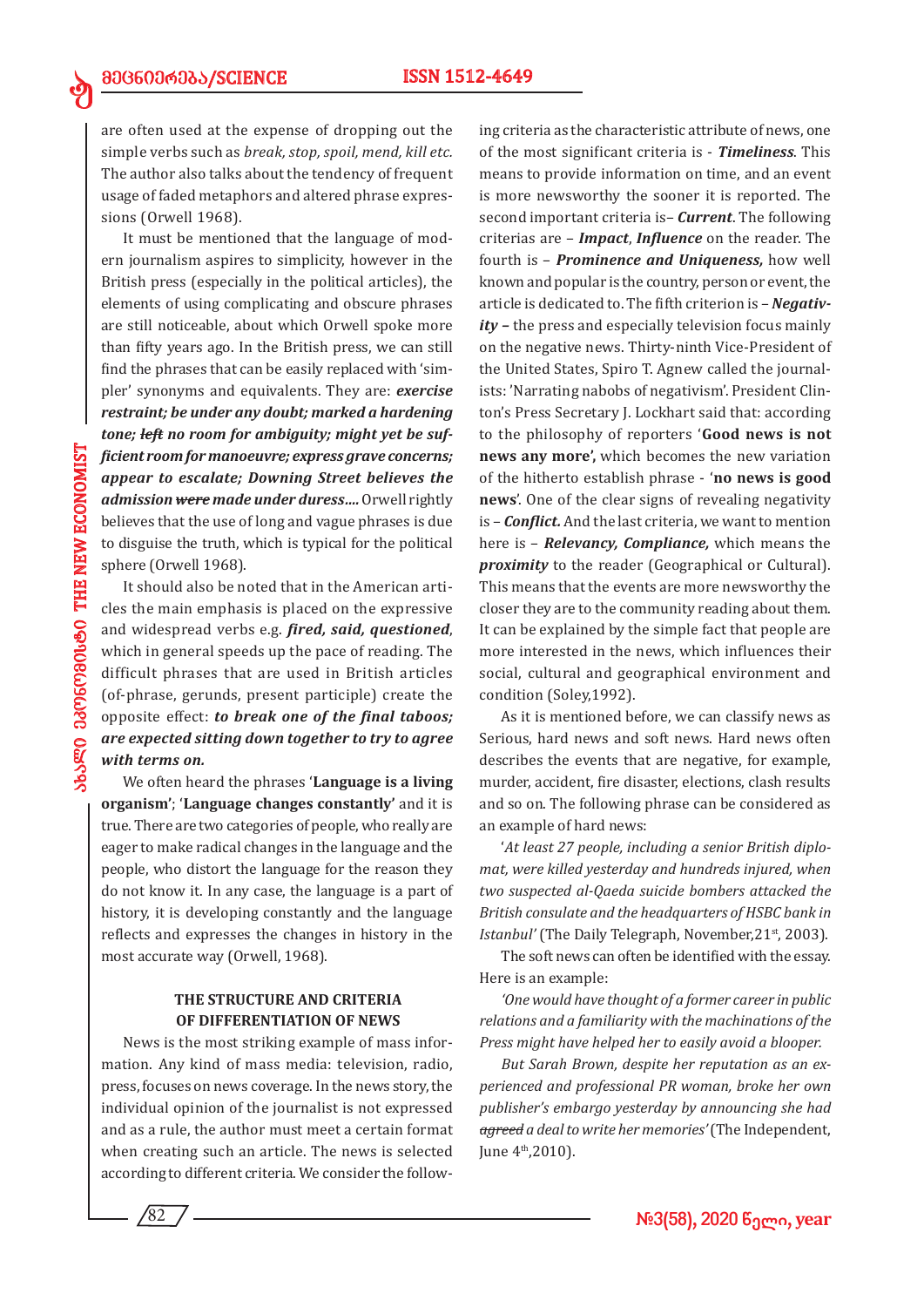d

#### **THE GENERAL CHARACTERIZATION OF NEWSPAPER COMMUNICATION**

The language of journalism with all its agility and complexity is evidently exhibited in magazines and newspapers. The newspaper is one of the sources of information among various types of news supplies. It the specific types of communication, and here the information is mostly transmitted through the printed words – textual materials (Prokhorov,2002).

The newspaper covers both verbal, as well as visual kind of communication; It represents very impressive and original forms of communication, where communicators (addressee and addressor) do not have direct communication, and therefore it is a distant type of, e.g. the transmitter of the information(addressor) is active, and the recipient (addressee) – passive. But in the newspaper, as well as in the different sources of information (radio, television), this connection is somehow hidden, which is due of the fact, that in the newspaper the addressee's sociolinguistic factors (age, gender, profession, status, nationality, and views) are taken into account (Prokhorov, 2002).

The specifics of the newspaper language are determined by the functions that are performed in the newspaper during the process of communication. Y. Prokhorov in his work 'Introduction to the Theory of Journalism' formulates six functions of newspaper (Prokhorov, 2002):

1. Communicative, which is the main and the general function of journalism;

2. Ideological - socially-oriented function, when narrating a story, the author tries to influence the consciousness and values of the masses;

3. Directly – organizing, the function of the regulator. It involves both the obligations and responsibilities of the journalist as well as providing the reader with good quality information;

4. Cultural – formative, this is the function, which promotes the labelling of the culture of the members of society and their behavioural etiquette;

5. Advertising – informative, the mentioned function is used to meet the utilitarian needs;

6. Entertainment, the function connected with ways of enjoying, relief from tension; (idem).

G. Kvaratskhelia in his book 'Functional Stylistics of Georgian Language' pays attention to three functions of newspaper communication: (Kvaratskhelia, 1990)

A) Informational;

B) Agitation-Propaganda;

C) Of Impact, i.e. Expressive.

It must be underlined that some of the functions are of the intermediate type. These can be advertising and advertising-informative functions, for they can be combined into informative and influential functions at the same time (Kvaratskhelia,1990).

*Informative*, i.e. the fundamental functions the newspaper must meet are practicableness and conciseness. In other terms, the news must be delivered to the addressee quickly, in a short period and with the condensed manner. Here, we add that practicability – conciseness is valuable for informational – newspaper genre.

*Influential* function plays a crucial role in newspaper communication. With this function, it is possible to affect the reader's consciousness and control his behaviour. That can be achieved by using both implicit and explicit meaning of language. The Influential function also includes advertising which is so prevalent for the newspaper (idem).

One of the most important functions in the newspaper is an entertainment function. It is a way to attract readers easily. In the newspaper communication, the types of entertainment are divided into two groups:

1. Cognitive-informing, where we can combine: crossword, horoscope, sports, philological text, announcements of television programs;

2. For entertainment: anecdote, fun stories.

Newspaper language, which is characterized by universal similarity of features, is distinguished also by the individuality. We can compare the differentiation of newspaper language according to Brown and Yule (1985). There are several conceptual features of newspaper language:

1. Settings - Time and Space, it indicates the place of action in time and space;

2. Participants of communication;

3. Addressor – journalist or correspondent, who encodes the news story;

4. Addressee – the reader, who decodes the information;

5. Purpose – the purpose of communicators;

6. Topic – what is the communication about;

7. Chanel – how the interconnection of communicators be achieved;

8. Code – the language, or language subtype. In this case newspaper language, which is used by the communicators during the communication;

9. Message Form – characteristics of the genre;

83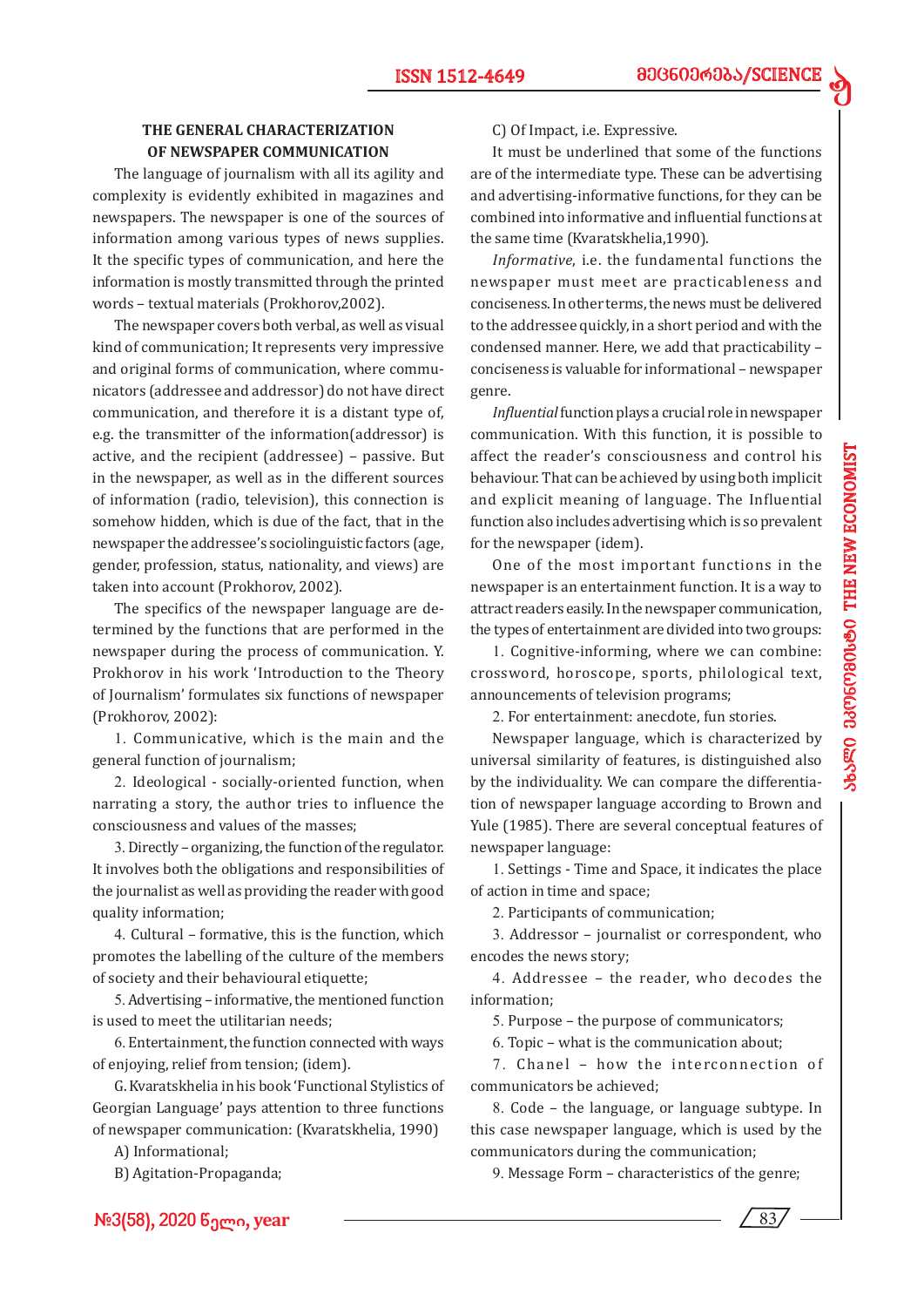10. Key tone – involves evaluation of the model of expressions (Brown and Yule,1985).

In most of the newspapers, the official and neutral features of the language are commonly used. When transmitting information, they use a language that is acceptable to all layers of society in an informal setting. Therefore, the reader can understand the text without focusing on and thinking about the grammar and semiotic sequence of the words and sentences. There is an indirect relationship between the author, his reader and the text, the article is the connecting chain of the two sides. This process makes a triangle of discourse which unites the author, his work and the audience. The reader - the audience is not simply a customer of a newspaper or a magazine, but also an active participant in all the process. The text which is written by the author for a particular purpose has a set of intended meaning, that later are interpreted by the reader. In some cases, the intended meaning and the interpreted meanings differ if there is not a common way of understanding between the sender and the receiver. In other terms, the text message contains encoded meanings, which the narrate have to decode while reading it. Hence, the nature of reading, the relation of an active text and a passive 'receiver' and the process of decoding is a quite complex and sophisticated process that is produced from the cultural experience and identity of the reader (Rayner, Wall, Kruger, 2003).

#### **CONCLUSION**

As a consequence, the growing dominance of media shows that news language is increasingly integrated

into spoken language. Simultaneously, the language of journalism is active and simple, and its influence over everyday speech became more prevalent. Therefore, the rising interest of society in a different kind of news and the easy access means that they govern and shape all forms of social relationships. It also affects our sense of reality, our conscious and the way we define ourselves and the world around us.

The living, consonantly changing organism of language adapts to its varying environments and is always customized to the interest and demands of the reader/viewer. By using specific phraseology and language features the writer/speaker interact with their audience and talk frequently about definite time and space, where they take the audience's interest into account. Thus media language develops rapidly in the environment where the presence of the audience plays a crucial role. The trends in the development of language are tailored to the listener/viewer. There is no doubt that involvement with the audience is obviously an important aspect of media communication.

In the twenty-one century, in the era of globalization and modernization, the developing capacity of media language is obviously limitless. It is necessary to notice that the news language became generally more innovative and aims to cut a window on the world to reflect events occurring around us all over the world. Due to modern technology, this effort is easily achieved and the reader/listener will decide what kind of information they want to get and thus increase their consciousness about the world.

#### **REFERENCES:**

- 1. Chafe, W., Meaning and the Structure of Language. 1987
- 2. Rayner, Wall, Kruger., Media Studies: The Essential Resource. 2004
- 3. Jakobson, R ., Phonological Studies Selected Writings, Mouton and CO. 1962
- 4. Orwell, G., Politics and English Language. 1964

5. Dijk., News Analyses, University of Amsterdam, Lawrence Erlbaum Associates, Publishers- Hove and London, 1988 Hillsdale, New Jersey.

- 6. Bell, A., Approaches to Media Discourse. 1999
- 7. Charles S. Pierce ., The Essential Writings. 1904
- 8. Clark, E.V., The Lexicon in Acquisition. 1994
- 9. Soley, L., The News Shapers, The Sources, Who Explain the News. 1992
- 10. The Daily Telegraph, November, 21<sup>st</sup>. 2003
- 11. The Independent, June 4<sup>th</sup>. 2010

12. Brown, G and Yule, G., Discourse Analysis, Cambridge University Press. 1985

ed